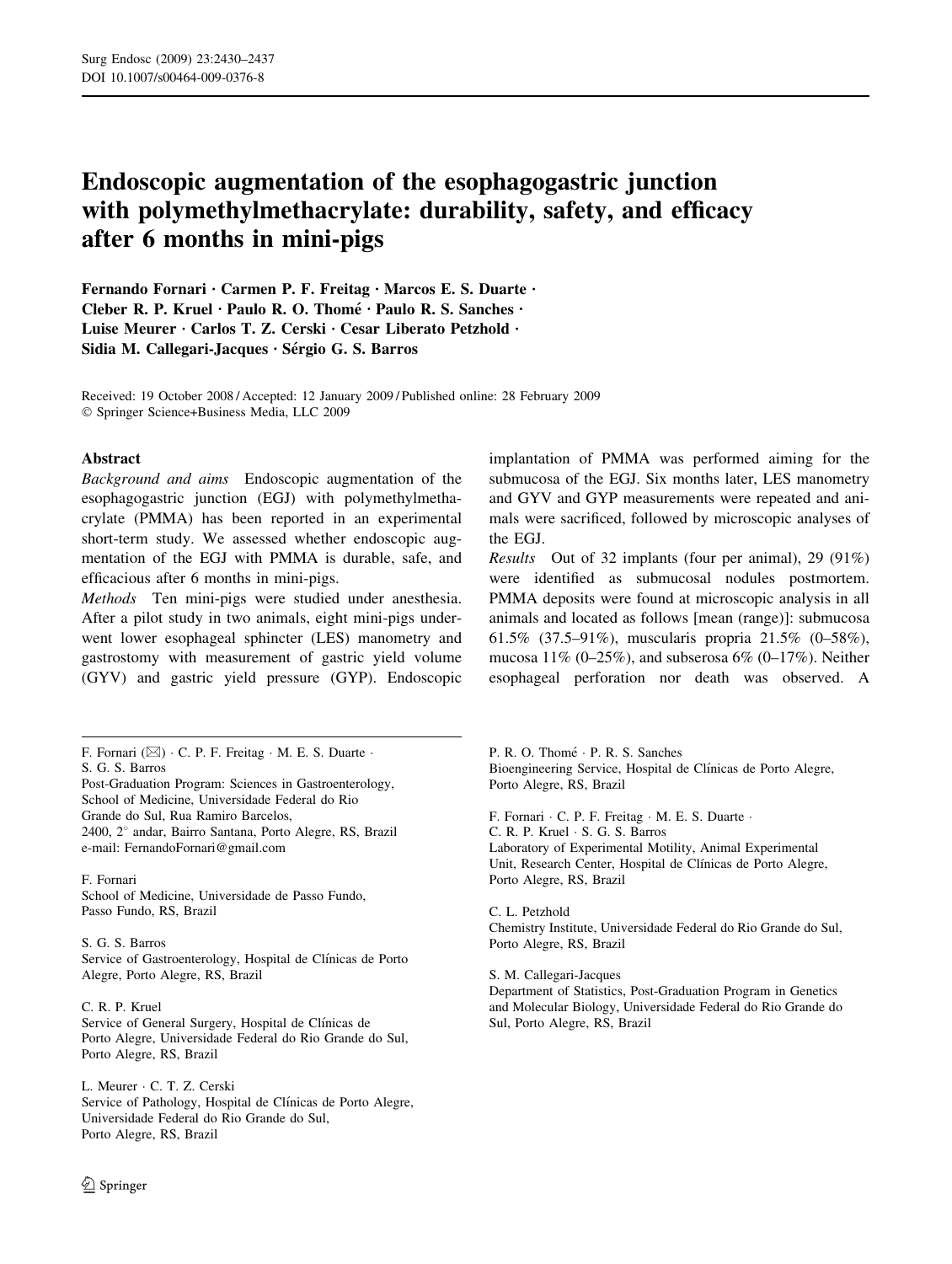significant increase in GYV (1,404 versus 905 ml;  $p = 0.02$ ) and a borderline increase in GYP (8.1 versus 6.5 mmHg;  $p = 0.057$ ) were detected 6 months later.

Conclusions Endoscopic augmentation of the esophagogastric junction with PMMA was durable and had no complications after 6 months. However, the occurrence of implants in the subserosa requires technical refinement before use in clinical trials.

Keywords Gastroesophageal reflux · Polymethylmethacrylate · Gastric yield volume · Gastric yield pressure · Esophagogastric junction · Endoscopic treatment

#### Abbreviations

| <b>PMMA</b> | Polymethylmethacrylate          |
|-------------|---------------------------------|
| EGJ         | Esophagogastric junction        |
| <b>GERD</b> | Gastroesophageal reflux disease |
| <b>LES</b>  | Lower esophageal sphincter      |
| GYV         | Gastric yield volume            |
| <b>GYP</b>  | Gastric yield pressure          |
|             |                                 |

Gastroesophageal reflux disease (GERD) has high prevalence in the Western world [\[1](#page-6-0)], impairs health-related quality of life  $[2, 3]$  $[2, 3]$  $[2, 3]$  $[2, 3]$ , and demands enormous costs for its management [[4\]](#page-7-0). Current therapeutic modalities include medical and surgical treatments, but both are expensive and surgical therapy is associated with nonnegligible morbidity and mortality [[5\]](#page-7-0). A number of endoscopic techniques have been developed, attempting to restore the competency of the antireflux barrier with acceptable costs [[6,](#page-7-0) [7](#page-7-0)].

Implantation of biocompatible filler substances in the esophageal wall has been reported to decrease the use of proton pump inhibitors and ameliorates GERD symptoms [\[8](#page-7-0), [9\]](#page-7-0). However, implant location has been a matter of major concern after reports of severe complications [[10,](#page-7-0) [11](#page-7-0)]. These complications represented endoscopic misplacement of polymer into deeper layers of the esophageal wall or in the mediastinum, as described in case reports [\[12–14](#page-7-0)]. Furthermore, experimental studies with Enteryx<sup>®</sup> have failed to demonstrate polymer durability 6 months after its implantation [[15\]](#page-7-0). Similar concerns were also described for Gatekeeper Reflux Repair System, based on procedure-related complications, such as pharyngeal perforation, as well as dislodgment of the hydrogel prosthesis over time, raising questions about its long-term safety and efficacy  $[9, 16]$  $[9, 16]$  $[9, 16]$  $[9, 16]$ .

PMMA is a nonresorbable biocompatible polymer largely used as intradermal implants by plastic surgeons [\[17](#page-7-0)]. Compared with other filler substances, PMMA microspheres seems to be the most stable and durable implant. Once

injected, it cannot be broken down by enzymes, acting merely as a scaffold and a stimulus for constant production of connective tissue [[18\]](#page-7-0). Because of its attractive characteristics, the use of PMMA has been expanded to other medical specialties, including ophthalmology, urology, and gastroenterology. As a consequence, endoscopic implantation of PMMA at the esophagogastric junction (EGJ) has been recently described to ameliorate symptoms and reduce esophageal acid exposure in GERD patients, without serious complications [\[19](#page-7-0)]. Additionally, a significant augmentation of the antireflux barrier after implantation of PMMA has been reported by us in an experimental short-term study. However, esophageal perforation followed by death raised concern about procedure safety [\[20](#page-7-0)].

The recent development of animal models for assessment of gastroesophageal reflux provided the opportunity to test new antireflux therapies, particularly those related with endoscopic interventions [[15,](#page-7-0) [21,](#page-7-0) [22](#page-7-0)]. Most studies employed measurements of gastric yield volume (GYV) and gastric yield pressure (GYP) as markers of antireflux barrier competency. Reproducibility of GYV and GYP measurements were documented in our laboratory, providing a reliable experimental technique for assessment of antireflux efficacy after interventional studies [\[23](#page-7-0)].

In order to develop safer and efficacious endoscopic techniques for further application in clinical trials, studies in animal models are needed. Regarding implantation of filler substances in the EGJ, implant location must also be demonstrated. We hypothesized that endoscopic implantation of PMMA aiming for the submucosa of the EGJ may satisfy these requirements in an animal model. The aim of this study was to assess whether endoscopic augmentation of the EGJ with PMMA is durable, safe, and efficacious after 6 months in mini-pigs.

#### Materials and methods

A study with two phases was performed (Table 1) in ten mini-pigs after approval by the Animal Ethics Committee of the Post-Graduation and Research Group at the Hospital

| Table 1 Study phases |  |  |
|----------------------|--|--|
|----------------------|--|--|

|                     | Pilot study                         |         | Survival study                         |          |
|---------------------|-------------------------------------|---------|----------------------------------------|----------|
|                     | Anatomical<br>specimen<br>$(n = 4)$ | In vivo | Day 1<br>$(n = 2)$ $(n = 8)$ $(n = 8)$ | 6 months |
| LES manometry       |                                     |         | X                                      | X        |
| Gastrostomy         |                                     |         | X                                      | X        |
| GYV and GYP         |                                     |         | X                                      | X        |
| PMMA implantation X |                                     | X       | X                                      |          |
| Necropsy/pathology  |                                     | X       |                                        | X        |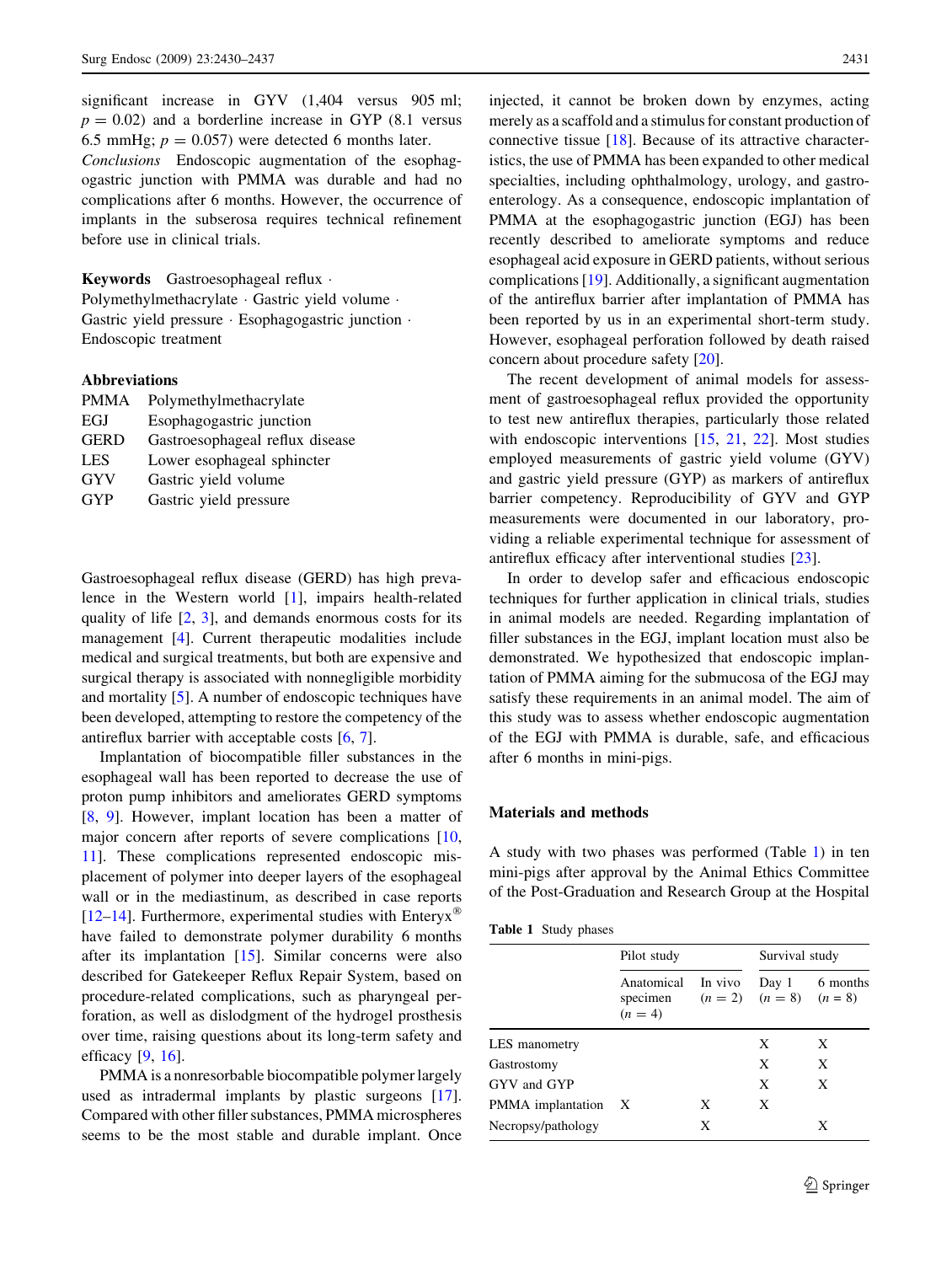de Clínicas de Porto Alegre (number 04–077, GPPG-HCPA). The first phase served as a pilot study to acquire experience with the implantation technique. The second phase assessed the end points in a medium-term survival study, 6 months after the intervention.

# Pilot study

The injection technique was developed by testing Teflon® catheters (1.8 mm diameter) with either 16- or 18-gauge needles in porcine anatomical specimens composed of the esophagus and stomach. In order to implant the high-viscosity PMMA solution, the catheters were tested either with 100-cm-long gastroscope (Endoview® EGV, Recife, Brazil) or 60-cm-long flexible fiber sigmoidoscope (Olympus<sup>®</sup> OSF, Tokyo, Japan). Feasibility and perforation rates were assessed during ex vivo implantation of PMMA in the wall of the distal esophagus. The sigmoidoscope combined with the 18-gauge needle catheter was chosen as the best system to implant PMMA. Subsequently, endoscopic implantation of PMMA at the submucosa of the EGJ was tested in two anesthetized minipigs and no signs of extramural or subserosal deposits were found at necropsy.

# Survival study

#### Animal preparation and anesthesia

Eight Macau–Piau mini-pigs (female, 9 months old, 30– 52 kg body weight) were studied after fasting for 24 h. All procedures were performed under anesthesia, induced with Zoletil<sup>®</sup> 50 (zolazepam + tiletamine) 4 mg/kg and Virbaxil<sup>®</sup> 2% (Xylazine) 0.5 mg/kg I.M. (Basso and Pancote, Co, Sao Paulo, Brazil). During the procedures, each animal was kept in supine position and anesthesia supplemented intravenously every 30 min allowing spontaneous breathing.

# Manometry of the LES

LES pressure and location were measured using a perfusion multilumen catheter connected to external pressure transducers (Dynapack MPX 816, Dynamed, Sao Paulo, Brazil). Each lumen was perfused with distilled water (0.5 ml/min) using a pneumohydraulic pump. LES was studied by means of stationary pull-through technique, with its basal pressure measured at the respiratory inversion point. The distal border was determined at the station that demonstrated a consistent rise of pressure above the basal gastric pressure, and the proximal border identified at the station that showed a drop to basal esophageal pressure.

#### Gastrostomy

After laparotomy, the duodenum was tied up with wet gauze and a Foley catheter inserted into the stomach through a Stamm gastrostomy. The catheter balloon was filled with water and the abdominal wall closed with surgical clamps. After measurements of GYV and GYP, the Foley catheter was removed and both gastric and laparotomy incisions sutured.

# Measurements of gastric yield volume (GYV) and gastric yield pressure (GYP)

GYV and GYP were measured immediately before and 6 months after PMMA implantation, using a technique whereby the duodenum was occluded and the stomach slowly filled with HCl solution (0.02 N with pH 1), dripped via Foley catheter. Both intragastric volume and pressure were followed by a real-time digital monitor (Bioengineering Service, HCPA, Porto Alegre, Brazil). Spilling of acid solution from the stomach into the esophagus was detected by a pH-metry recording system (Digitrapper MK III, Synetics Medical, Stockholm, Sweden) with a pH sensor located 5 cm above the proximal border of the LES. GYV and GYP were defined whenever intraesophageal pH dropped quickly from above 4.0 to below 3.0, corresponding to LES opening. This technique has been validated previously, showing reproducibility for both GYV and GYP measurements [[23\]](#page-7-0).

# PMMA

A 30% solution consisting of PMMA microspheres (30% of total volume; mean sphere diameter  $59.9 \mu m$ , range  $34.2-103.3 \mu m$ ) suspended in hydrogel of carboxy glyconate hydrolactic of magnesium (70% of total volume) was used as the implant material (donation of BioMedical Ltda, Porto Alegre, Brazil). The solution is characterized by a white color and high viscosity, determined by a resorbable hydrogel. PMMA was provided in 3-ml syringes, allowing easy adaptation to an ''implant gun'' as described else-where [\[20](#page-7-0)].

#### Endoscopic implantation of PMMA

Endoscopy was performed using a fiber sigmoidoscope with an instrumentation channel of 3.2 mm diameter (Olympus- OSF, Tokyo, Japan), connected to a microcamera (Endoview®, Recife, Brazil). The injector system consisted of a 95-cm-long Teflon® catheter  $(1.8 \text{ mm})$ external diameter) with a 5-mm-long needle (18-gauge), covered by an 82-cm-long polyvinylchloride (PVC) sheath (2.8 mm external diameter). The catheter was filled with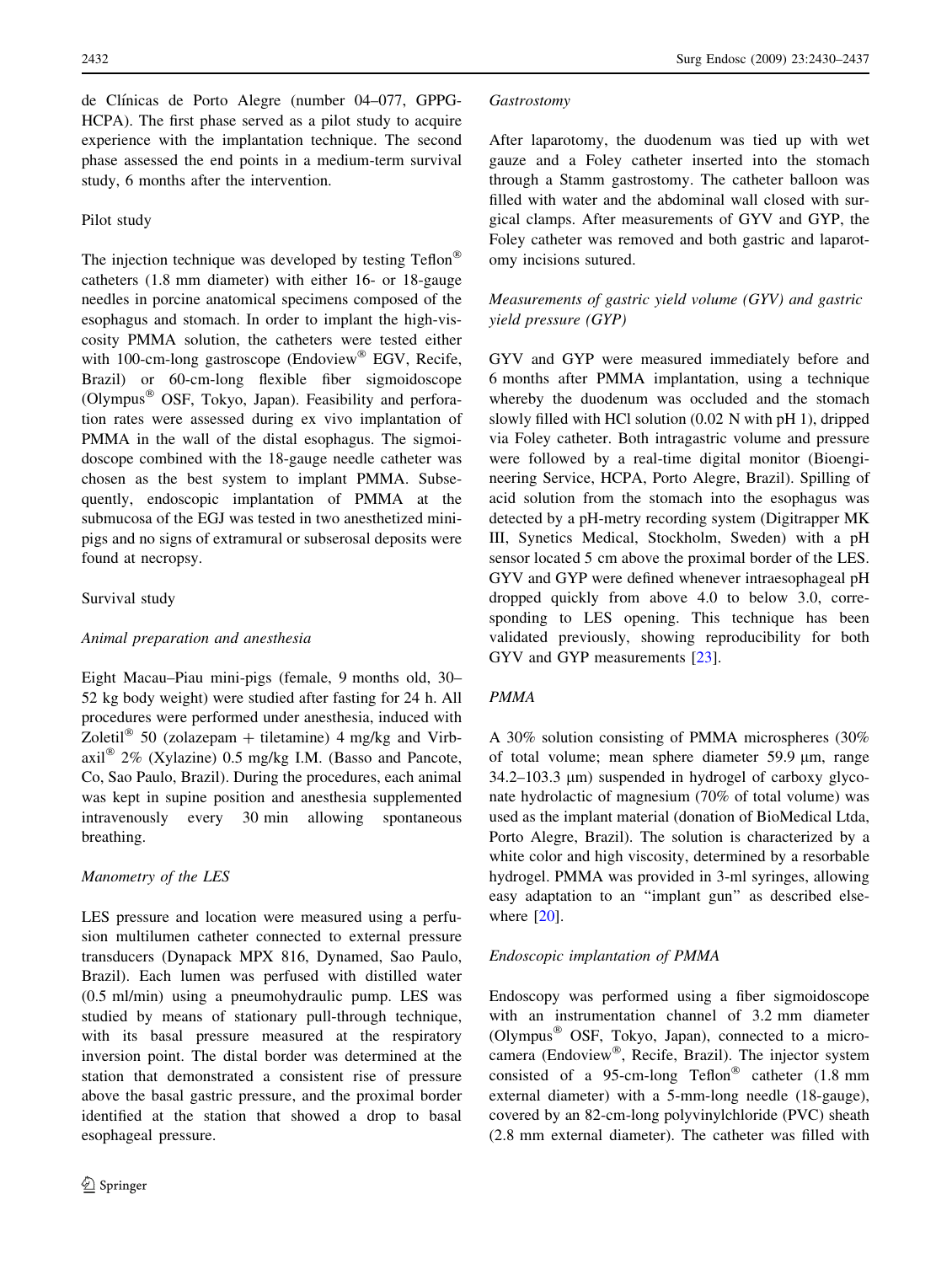PMMA before insertion of the endoscope in the esophagus. After inspection of the esophageal mucosa, the catheter was inserted through the endoscopic biopsy channel and the needle exposed out of the sheath in the esophageal lumen. Each quadrant of the distal esophagus was punched at the level of the LES, with the needle angled approximately  $30^{\circ}$  to the mucosal surface. PMMA was slowly injected (0.7 ml per quadrant) with help of an implant gun, aiming for the submucosa of the EGJ. Implant was considered adequate when mucosal bulging was clearly observed after the first two shots. Otherwise, the injection was immediately stopped and the needle reinserted in an adjacent site.

#### Follow-up

Animals were kept in appropriate housing and were periodically monitored for eating pattern, body weight, and temperature. Six months later, LES manometry and gastric yield measurements were repeated and animals sacrificed as described elsewhere [\[20](#page-7-0)].

## Necropsy and histological analysis

After sacrifice, dissection of the posterior mediastinum and diaphragmatic esophageal hiatus was carried out, searching for signs of PMMA extravasation in the external surface of the EGJ. The esophagus and stomach were removed en bloc and incised following the greater gastric curve. The inner surface of the EGJ was examined for ulcerations and nodules. Each specimen was fixed in 4% formalin for 2 weeks. Subsequently, a 30-mm-long segment containing the EGJ was cut longitudinally (Fig. 1), followed by staining of the microscopic slices with hematoxylin and eosin. Histological analysis was performed by two independent pathologists, describing for each slice: (i) presence of PMMA; (ii) location of PMMA considering mucosa, submucosa, muscularis propria or subserosa; and (iii) tissue reaction, including inflammatory cells infiltration, fibrous tissue

deposit and presence of foreign-body granulomas. Discordant histological evaluation was solved by consensus.

#### Study end points

Implant of PMMA was considered ''durable'' when both of the following criteria were met: (1) at least three intramural nodules per animal identified by inspection of the EGJ at necropsy, and (2) PMMA microspheres identified at microscopic analysis in all animals. The procedure was considered ''safe'' when the following criteria were fulfilled: (1) no mortality, (2) uneventful clinical evolution, (3) absence of extra-esophageal deposits of PMMA at necropsy, (4) predominance of implantation in the submucosa layer, and (5) biocompatibility between PMMA and esophageal tissue. "Efficacy" was defined as a significant ( $p < 0.05$ ) increase in GYV and/or GYP 6 months after implantation of PMMA.

#### Statistical analysis

Eight animals were considered an adequate sample size to detect an increase in GYV of  $500 \pm 274$  ml and an increase in GYP of 2.5  $\pm$  2.0 mmHg, with  $\alpha$  = 0.05 and power of 80%, according to data from our previous study [\[20](#page-7-0)]. Data are presented as mean  $\pm$  standard error of the mean (SEM), unless otherwise stated. LES pressure, and GYV and GYP values were log-transformed due to asymmetry. GYV and GYP values were adjusted to LES pressure and body weight, whereas the LES pressure values were adjusted to body weight after each measurement. Preand post-implant adjusted log values were compared using Student's paired *t*-test, as no deviations from normality were detected in the differences. However, due to small sample size, results were confirmed by Wilcoxon nonparametric test for paired samples. PMMA location in the EGJ layers was performed as follows: for each animal, slices containing PMMA were first classified according to the EGJ layer in which PMMA was deposited, and then

Fig. 1 Anatomical block containing the EGJ, which was sectioned in longitudinal slices

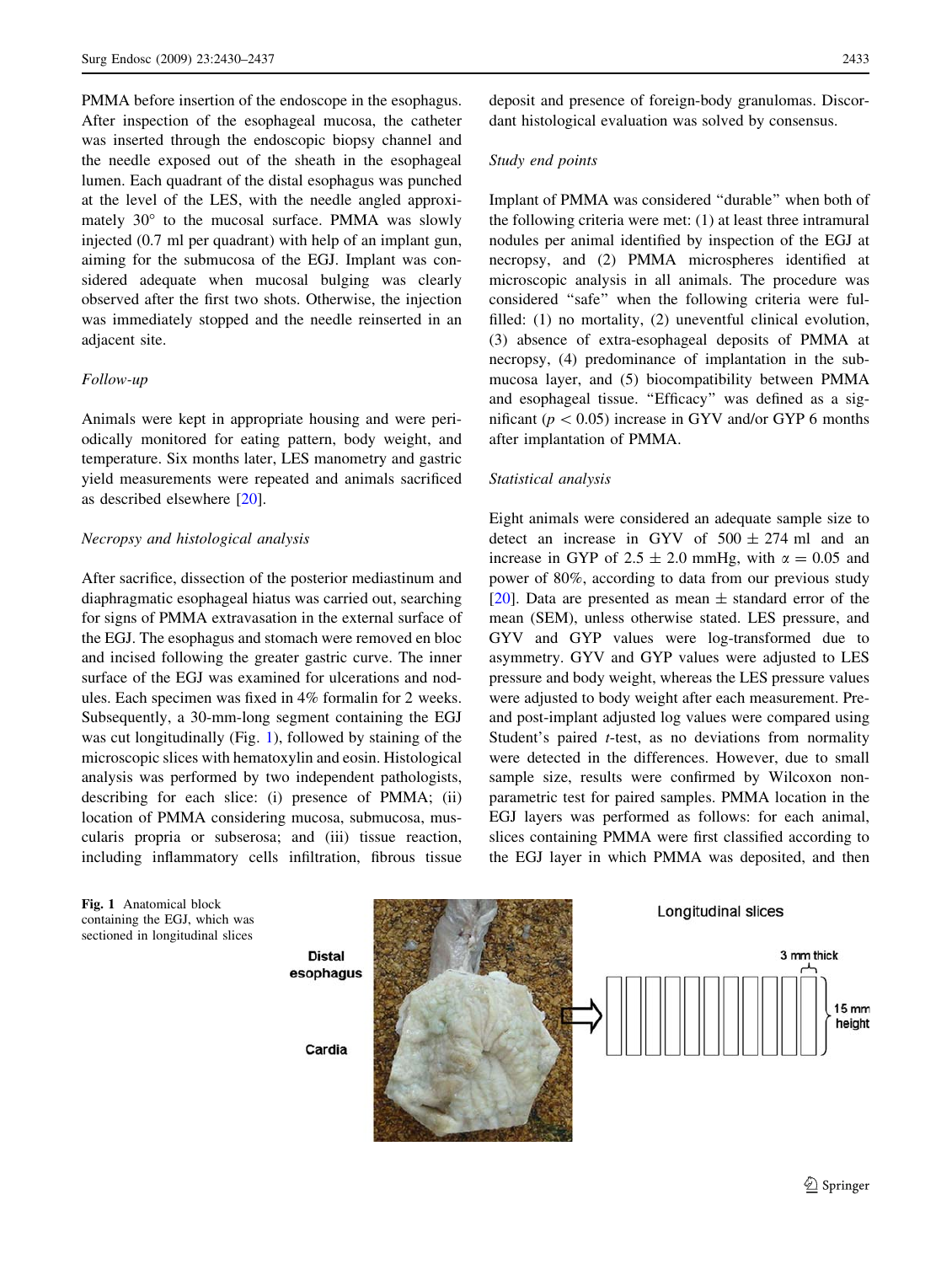expressed as the percentage of slices containing PMMA in each layer. Comparisons between implantation in different layers of the EGJ were obtained by means of Friedman's test and subsequent Nemenyi's test, which accounts for multiple comparisons. Statistical significance was considered if  $p < 0.05$ .

## Results

#### Endoscopic implantation of PMMA

Implantation of PMMA was performed in a single procedure lasting up to 20 min per animal. The 60-cm-long endoscope allowed easy visualization of the esophageal mucosa and frontal inspection of the proximal stomach. Out of 32 implants, 30 (94%) were successful at endoscopy, whereas two implants (6%) were considered to have reached deeper layers of the esophageal wall by the absence of mucosal bulging. The amount of PMMA implanted per animal was  $2.73 \pm 0.15$  ml. An eventual extravasation of PMMA was precluded with slightly penetration of the needle into the wall. Neither bleeding nor cardiorespiratory instability were observed during the procedure.

#### Durability

Out of 32 implants, 29 (91%) were identified as submucosal nodules in the EGJ at necropsy. Four nodules were visualized in each of five mini-pigs and three in the remaining three animals (Fig. 2A). When the specimens were cut, a pale material compatible with PMMA deposit was identified at the center of the nodules (Fig. 2B). PMMA microspheres were easily identified in all animals at microscopic analysis.

#### Safety

There was no animal death. All mini-pigs showed uneventful clinical evolution, keeping habitual eating

Fig. 2 Macroscopic analysis of EGJ after PMMA implantation. A Submucosal nodules of PMMA (arrows). B Intramural deposits of PMMA (arrows) in the submucosa

pattern with no signs of infection. A significant increase in body weight was observed, from an average of 37.6  $\pm$ 2.5 kg before implantation to  $43.6 \pm 1.4$  kg 6 months later  $(p = 0.012)$ .

Location of PMMA was described as mean percentage (range) of EGJ layers containing PMMA per animal (Fig. 3). PMMA microspheres were found mainly in the submucosa [61.5% (37.5–91%)], followed by muscularis propria [21.5% (0–58%)], mucosa [11% (0–25%)], and subserosa  $[6\% (0-17\%)]$ . In three animals implants of PMMA were found in the subserosa in a low percentage (12–17%) of slices. Among these animals, one had endoscopic implantation with no mucosal bulging, whereas two had implantations considered satisfactory. A significant difference was observed when comparing the layers with PMMA  $(p = 0.003)$ . The percentage of submucosal deposits was higher when compared with either mucosal (61.5% versus 11%;  $p < 0.05$ ) or subserosal implants  $(61.5\%$  versus 6%;  $p < 0.01$ ). The percentage of submucosal deposit was higher than that of muscularis propria  $(61.5\%$  versus  $21.5\%)$ , but failed to reach statistical significance ( $p > 0.05$ ). At necropsy, no signs of PMMA extravasation were observed in the outer surface of the EGJ.



Fig. 3 Localization of PMMA in the layers of the EGJ. Each bar represents the percentage of slices containing PMMA in a singular layer ( $n = 8$  animals)

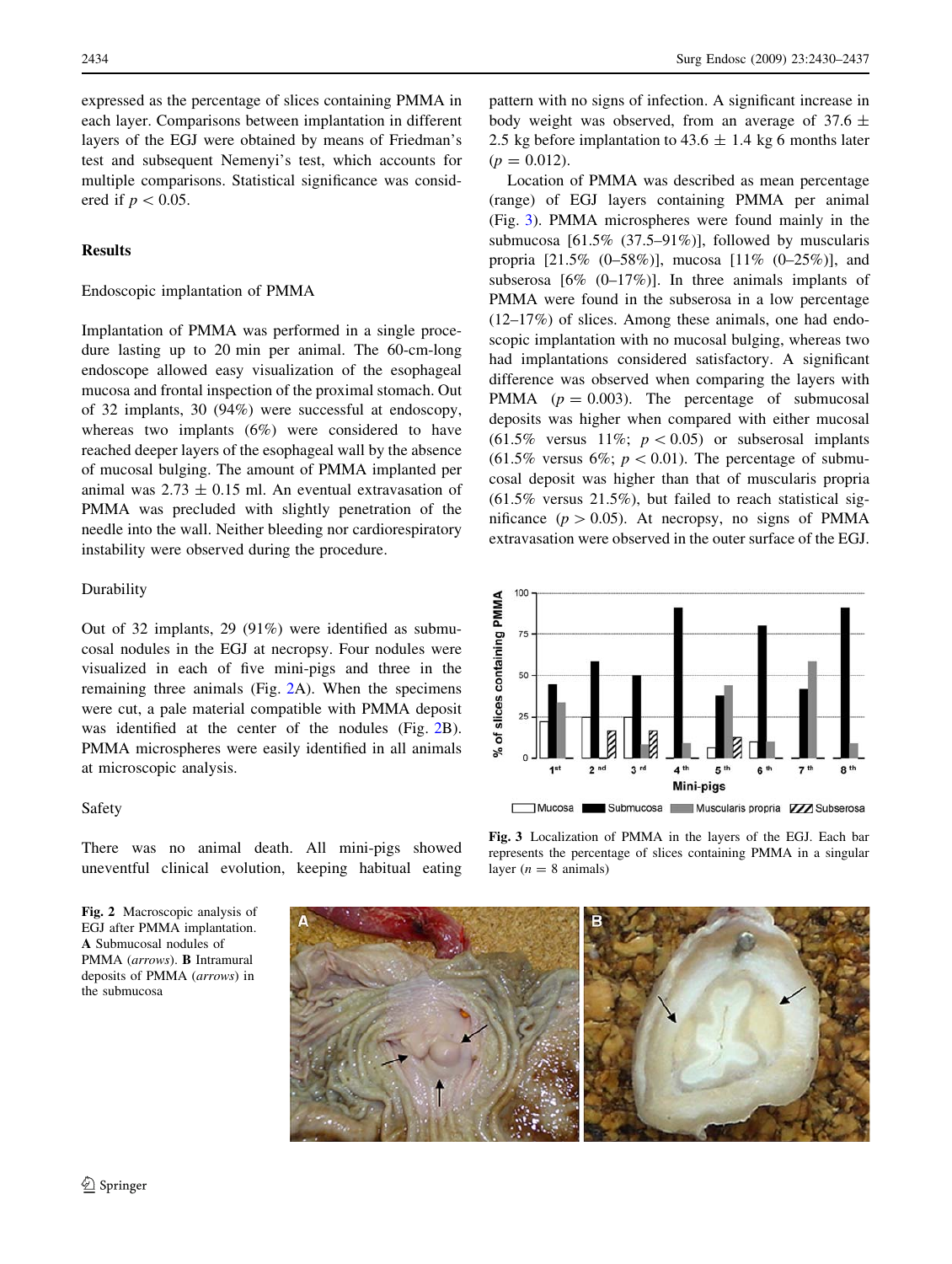Fig. 4 Microscopic analysis of PMMA. A PMMA deposit in the submucosa  $(50\times)$ . The microspheres (open arrow) are limited superficially by the muscularis mucosa (closed arrow). B Electronic microscopy of PMMA. The microspheres are heterogeneous in size, including diameters  $\langle 15 \mu m (500 \times)$ 



Histological analysis of the EGJ revealed homogeneous innate chronic inflammatory infiltration involving PMMA microspheres (Fig. 4A), represented by macrophages and giant cells. Rare lymphocytes, plasmocytes, and eosinophils were identified. There were fibrous tissue deposits among the microspheres and around the implants, forming a capsule-like structure in all animals. Small amount of PMMA was found inside one periesophageal lymph node corresponding to animal number 1, in which the initial implantation was not followed by mucosal bulging.

The presence of PMMA microspheres in the lymphatic tissue prompted us to take a sample of nonimplanted polymer for morphometric analysis. A scanning electronic microscopy (JEOL-JSM 5800) showed microspheres smaller in size than expected (Fig. 4B). Subsequently, a granulometric analysis for particle size distribution (Cilas 1180 laser particle size analyzer) revealed microspheres with an average size of 39.68  $\mu$ m, ranging from 1.87  $\mu$ m (percentile 10) to  $72.39 \mu m$  (percentile 90).

## Efficacy

Unadjusted values for GYV, GYP, and LES measurements, obtained before PMMA implantation and 6 months later, are presented in Table 2. To account for possible effects of LES pressure and body weight on GYP and GYV, these variables were log-transformed for body weight and LES pressure at the time of measurements. A significant increase in GYV was observed 6 months after PMMA

**Table 2** Untransformed GYV, GYP, and LES data (mean  $\pm$  SEM) before and after PMMA implantation  $(n = 8)$ 

|                       | <b>Before</b> | After          | $p^*$ |
|-----------------------|---------------|----------------|-------|
| GYV(ml)               | $905 \pm 186$ | $1404 \pm 179$ | 0.020 |
| $GYP$ (mmHg)          | $6.5 \pm 1.2$ | $8.1 \pm 0.8$  | 0.057 |
| LES pressure $(mmHg)$ | $7.1 \pm 1.3$ | $7.7 \pm 1.6$  | 0.796 |
| LES length $(cm)$     | $4.2 \pm 0.4$ | $4.9 \pm 0.4$  | 0.276 |
|                       |               |                |       |

\* Tests performed on log GYV and log GYP (adjusted for weight and log LES pressure), log LES pressure, and untransformed LES length implantation compared with baseline measurements. An increase was also observed for GYP, but with a borderline P value. LES pressure and sphincter length were not significantly modified after PMMA implantation.

# Discussion

We recently published an experimental study showing that endoscopic implantation of PMMA augments the gastroesophageal antireflux barrier 28 days after the procedure [\[20](#page-7-0)]. However, esophageal perforation and animal death pointed to the need for technical refinements. In the present study we assessed whether endoscopic augmentation of the esophagogastric junction (EGJ) with PMMA is durable, safe, and efficacious after 6 months in mini-pigs. For this purpose, we modified the implantation technique to improve procedure feasibility and safety. We then performed implantation of PMMA aiming for the submucosa of the EGJ and assessed study end points 6 months after the procedure.

Endoscopic implantation of PMMA as treatment for GERD was first published by Feretis et al. [\[19](#page-7-0)]. The authors implanted PMMA in the distal esophagus using a flexible sigmoidoscope in patients with refractory GERD and described a significant decrease in both symptom severity and esophageal acid exposure. Despite these promising results, further studies assessing PMMA implantation in humans have not been published. Furthermore, endotherapies for GERD were recently considered unsafe after reports of esophageal perforations and deaths, forcing a moratorium for these procedures [\[10](#page-7-0), [12–14](#page-7-0), [24,](#page-7-0) [25](#page-7-0)]. Therefore, animal studies focusing on safety and efficacy are needed before considering clinical trials.

The first end point of our study was durability of PMMA in the EGJ. After 6 months, submucosal nodules of PMMA were identified in all animals, confirmed microscopically with the finding of implant microspheres. This finding contrasts with an experimental study testing Enteryx®, in which the implanted polymer was not found in a subgroup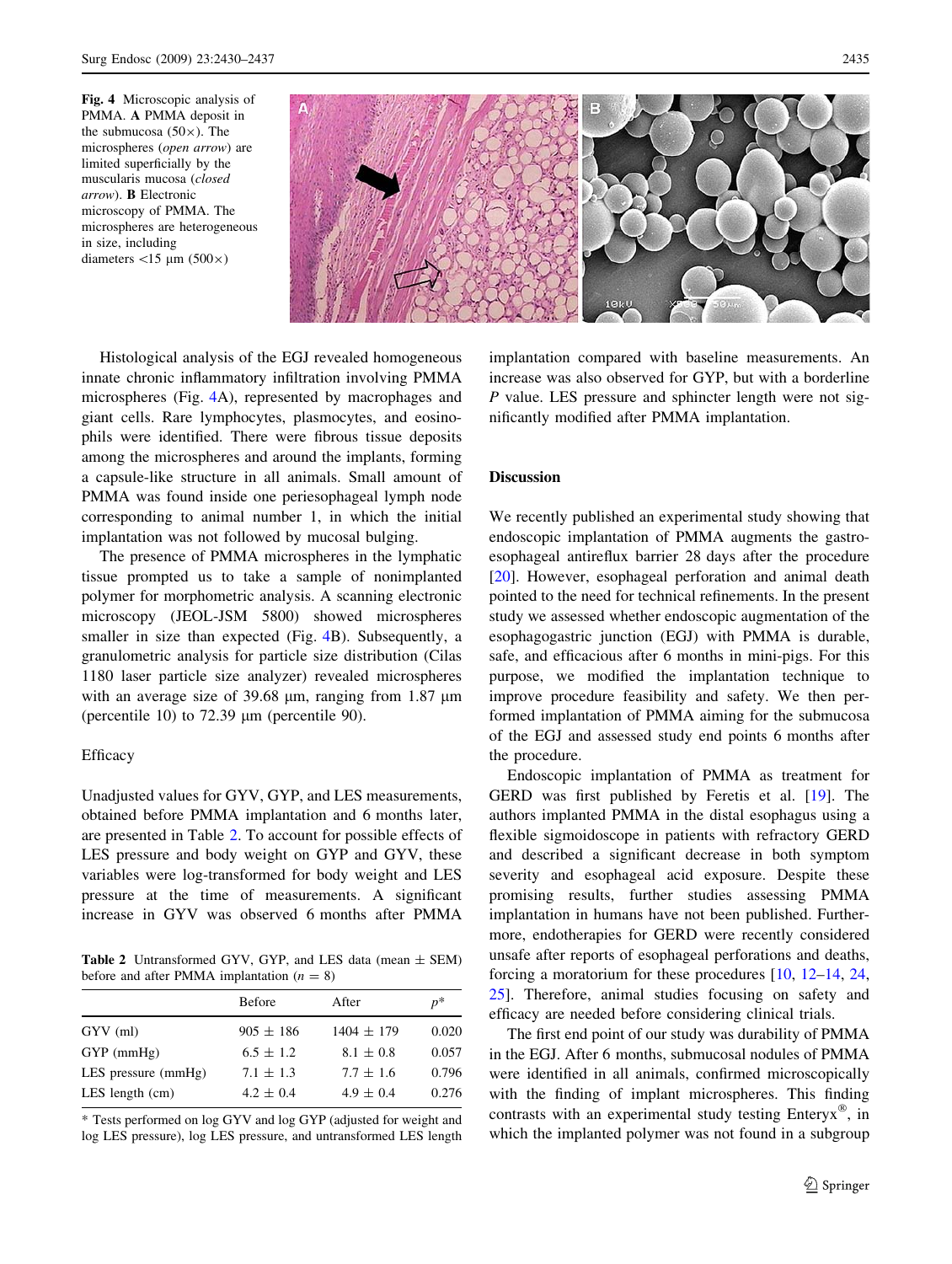<span id="page-6-0"></span>of animals [[15\]](#page-7-0). Several factors may have contributed to PMMA durability in our study. First, its high viscosity may have diminished the occurrence of luminal dripping during and after implantation. Second, PMMA microspheres seem to be stable in soft tissues due to physical and chemical characteristics, precluding enzymatic degradation [\[18](#page-7-0)]. Third, it is known that PMMA activates collagen deposition in anima nobile after dermal implantation, favoring its stabilization in the tissue [[18,](#page-7-0) [26](#page-7-0)].

The second end point was procedure safety, which was assessed by clinical evolution and mortality, as well as implant location in the layers of EGJ and PMMA-related tissue reaction. Neither death nor complications were observed after 6 months. There was no sign of extramural implantation at necropsy. Careful histological analysis showed that the submucosa was the main layer of implantation, followed by muscularis propria, mucosa, and subserosa. However, the finding of PMMA microspheres in the subserosa still points to a nonnegligible risk of esophageal perforation. Nevertheless, we believe that the current technique was improved in comparison with our previous experience, in which extramural implantation of PMMA was followed by animal death  $[20]$  $[20]$ . We attribute this improvement to the use of a thinner needle combined with a procedure learning curve. Experimental studies with Enteryx $^{\circledR}$  have described implantation of polymer in the mediastinum, most likely due to esophageal transfixation [\[15](#page-7-0), [27](#page-7-0)]. Early widespread use of Enteryx<sup>®</sup> in patients with GERD resulted in esophageal perforations and deaths [[12,](#page-7-0) [14](#page-7-0)].

PMMA-related tissue reaction was described as innate chronic inflammation combined with fibrous deposits surrounding polymer microspheres in a capsule fashion presentation. Noteworthy, no foreign-body granuloma was seen 6 months after PMMA implantation. These findings are in agreement with studies that assessed biocompati-bility of PMMA in dermal tissue [[26,](#page-7-0) [28](#page-7-0)]. Intradermal injection of PMMA has been performed in more than 200,000 humans worldwide, with a low rate of local complications [[17\]](#page-7-0).

An unexpected finding was the presence of PMMA microspheres in periesophageal lymphatic tissue in one animal. Migration of PMMA to adjacent organs could be explained by accidental puncture of a lymph vessel during implantation. However, detailed microscopic analysis of PMMA deposits in the esophagus suggested the presence of microspheres with different diameters. It is known that PMMA microspheres smaller than  $15 \mu m$  can suffer phagocytosis followed by transportation in macrophages [\[28](#page-7-0), [29](#page-7-0)]. We performed electron microscopy and granulometric analysis of the employed PMMA material, which confirmed the presence of microspheres with heterogeneous dimensions, including microspheres below 15 µm in diameter. This finding supports the hypothesis that phagocytosis of smaller microspheres may have occurred, followed by transportation of PMMA to lymphatic tissue. The utilization of a PMMA solution containing microspheres with proper size might avoid polymer migration.

The third end point of our study was efficacy in augmenting the antireflux barrier. Study outcomes were GYV and GYP measurements, both considered physiological surrogates for LES competency. Using a validated animal model, we observed a significant increase in GYV and a borderline increase in GYP 6 months after PMMA implantation, indicating augmentation of the antireflux barrier. In agreement with other studies [\[15](#page-7-0), [22](#page-7-0), [30](#page-7-0)], both basal LES pressure and LES length were not modified following implantation of the polymer. These findings support the concept that antireflux barrier augmentation following implantation of filler substances is not mediated through modifications on LES pressure and/or sphincter length. A different mechanism must play a role and the most likely explanation for PMMA implants efficacy is a modification in the EGJ compliance or dimensions. Both fibrosis and inflammatory changes surrounding PMMA microspheres may have contributed to decrease the EGJ distensibility. Furthermore, the bulking effect of the submucosal nodules of PMMA in the EGJ lumen may have contributed to a mechanistic effect as proposed for the Gatekeeper<sup>®</sup> system [\[31](#page-7-0), [32](#page-7-0)].

In conclusion, we assessed implant durability, safety, and efficacy following endoscopic augmentation of the esophagogastric junction with PMMA. We found that PMMA implantation was durable, located mainly at the submucosa, and augmented the antireflux barrier 6 months after the procedure. Neither death nor serious clinical complications including esophageal perforation were observed in this small study. However, the finding of PMMA in the subserosa points to the need for technical refinements before utilization in clinical trials.

Acknowledgements Study supported by CAPES (Ministry of Education and Culture), CNPq (Conselho Nacional de Desenvolvimento Científico e Tecnológico—Ministry of Science and Technology), and FIPE (Hospital de Clínicas de Porto Alegre), Brazil.

#### References

- 1. Dent J, El-Serag HB, Wallander MA, Johansson S (2005) Epidemiology of gastro-oesophageal reflux disease: a systematic review. Gut 54(5):710–717
- 2. Liker H, Hungin P, Wiklund I (2005) Managing gastroesophageal reflux disease in primary care: the patient perspective. J Am Board Fam Pract 18(5):393–400
- 3. Mokrowiecka A, Jurek K, Pinkowski D, Malecka-Panas E (2006) The comparison of Health-Related Quality of Life (HRQL) in patients with GERD, peptic ulcer disease and ulcerative colitis. Adv Med Sci 51:142–147